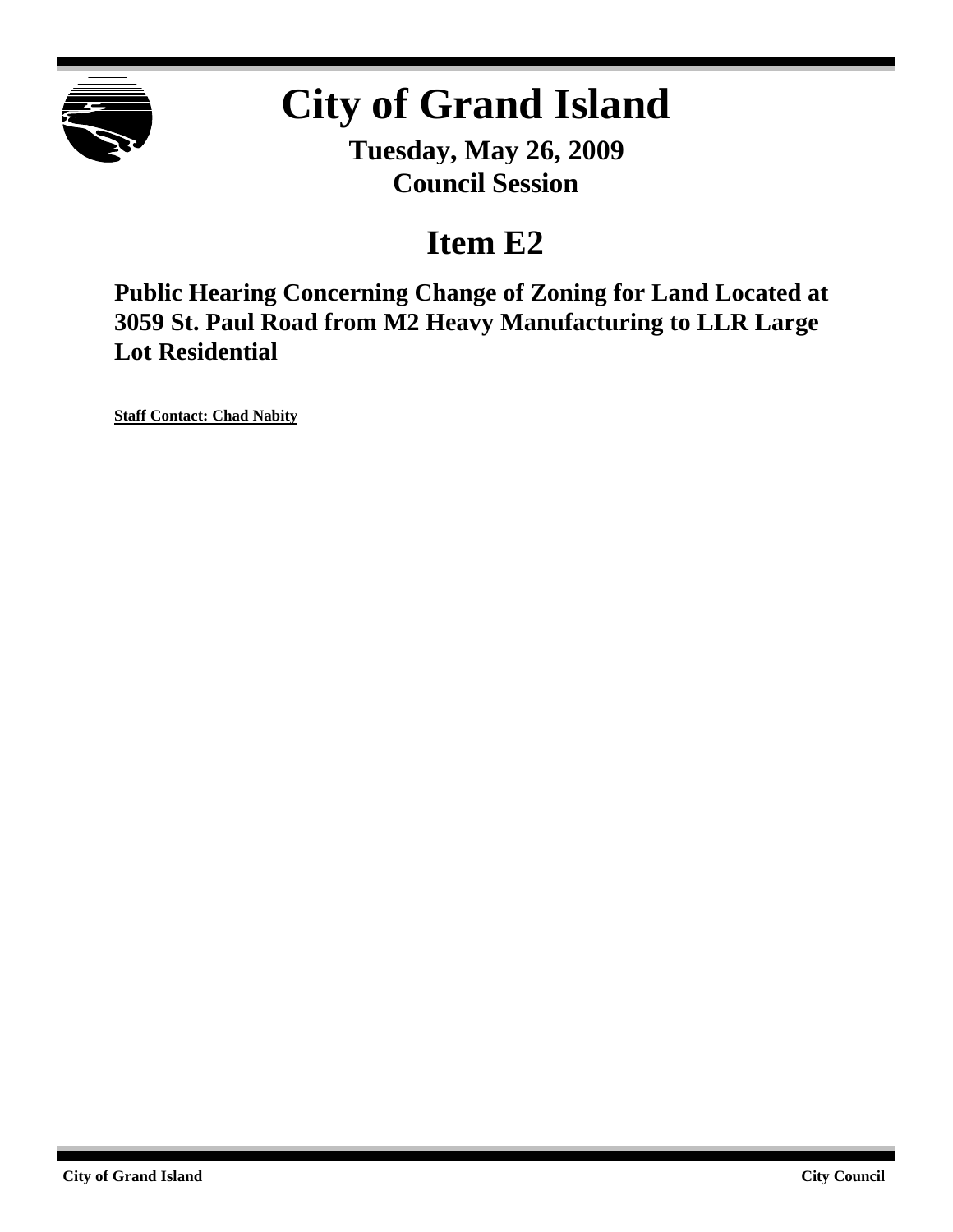## **Council Agenda Memo**

| From:                | <b>Regional Planning Commission</b>                                    |  |
|----------------------|------------------------------------------------------------------------|--|
| <b>Meeting:</b>      | May 26, 2009                                                           |  |
| Subject:             | Rezone request for 3059 St Paul Rd, from M2 to LLR.<br>$(C-14-2009GI)$ |  |
| Item $#$ 's:         | $E-2 & E-5$                                                            |  |
| <b>Presenter(s):</b> | Chad Nabity AICP, Regional Planning Director                           |  |

#### **Background**

Concerning rezone request of 3059 St Paul Rd. from M2 to LLR. Rezoning of land proposed for changing located south of Airport Road and north of Capital Ave. in the 2 mile extraterritorial jurisdiction of the City of Grand Island.

#### **Discussion**

At the regular meeting of the Regional Planning Commission, held May 6th, 2009, the above item was considered following a public hearing

Attached you will find the Planning Directors report to the Planning Commission on this item with a summary of the changes.

Trish Akerly spoke in favor of the rezone request.

#### **Alternatives**

It appears that the Council has the following alternatives concerning the issue at hand. The Council may:

- 1. Approve the rezone request as presented
- 2. Modify the rezone request to meet the wishes of the Council
- 3. Postpone the issue

#### **Recommendation**

A motion was made by Heineman, seconded by Bredthauer, to approve the rezone request of 3059 St Paul Rd., as presented; finding that this request is consistent with the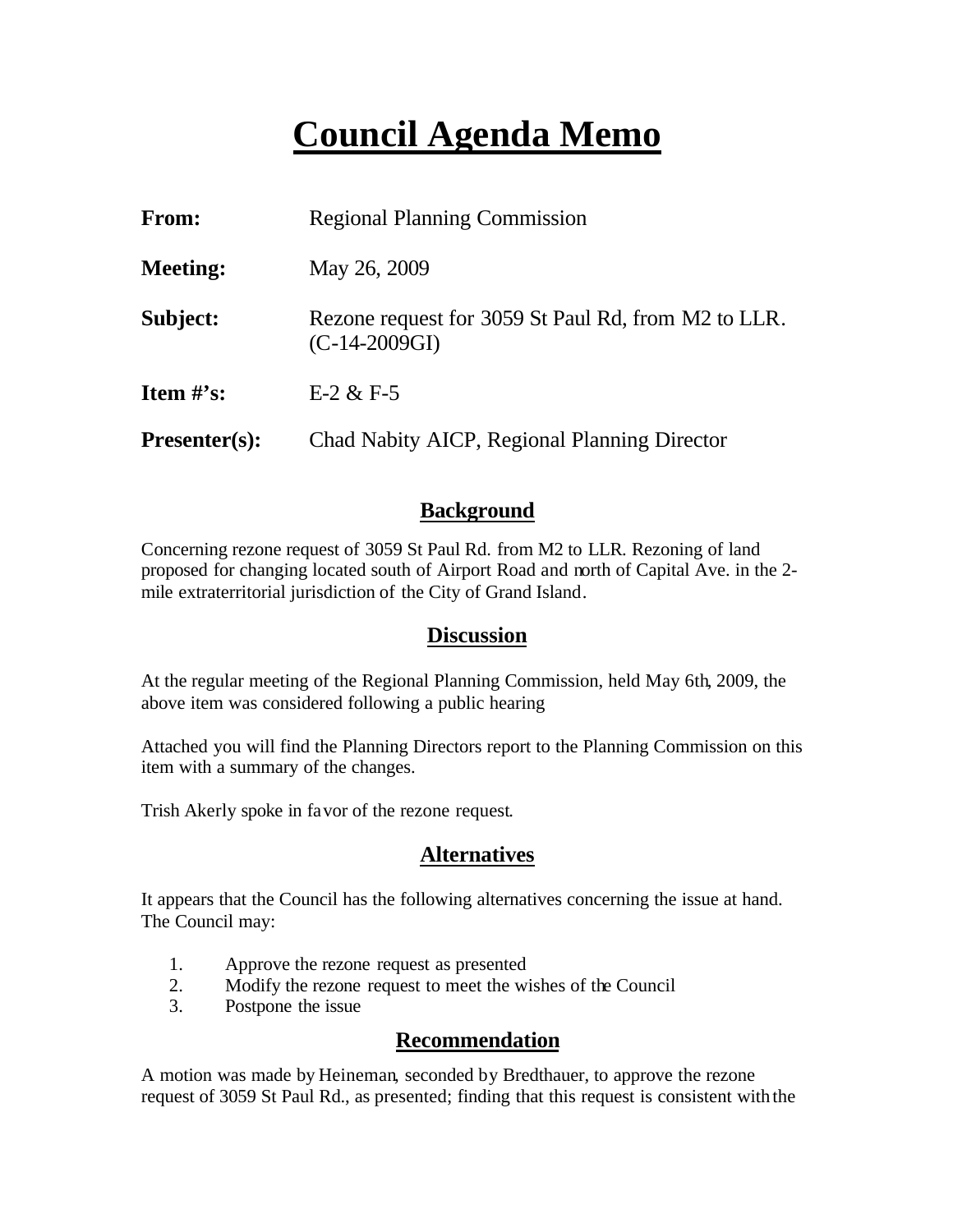City's Comprehensive Plan. A roll call vote was taken and the motion passed with members present voting in favor. (Aguilar, O'Neill, Ruge, Hayes, Reynolds, Heineman, Bredthauer).

### **Sample Motion**

Move to approve the rezone request for 3059 St Paul Road.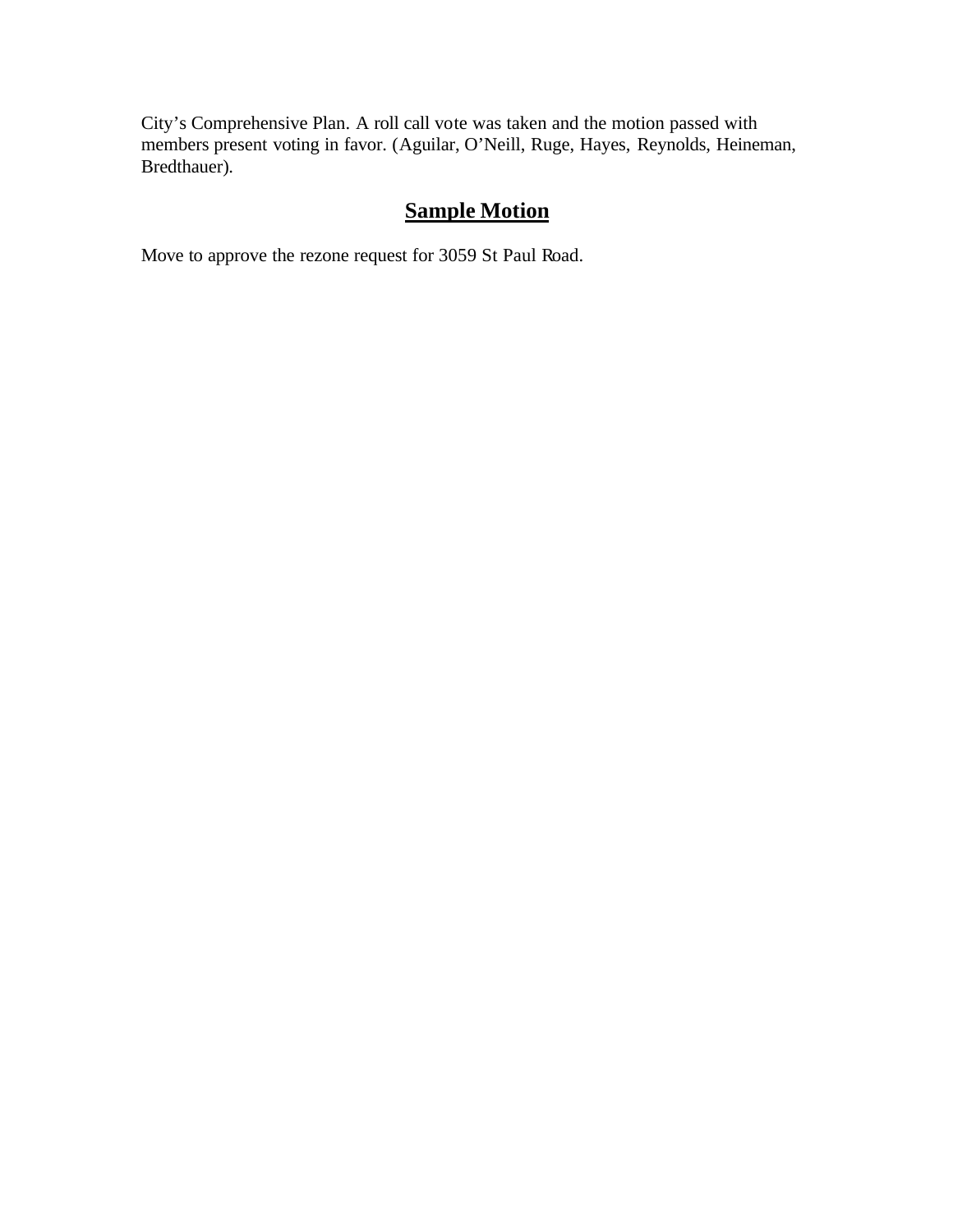**PLANNING DIRECTOR RECOMMENDATION TO REGIONAL PLANNING COMMISSION:** May 6, 2009

**SUBJECT:** *Zoning Change (*C-14-2009GI)

**PROPOSAL:** To rezone approximately 5.84 acres of land south of Airport Road and east of St. Paul Road from M2 Heavy Manufacturing to LLR Large Lot Residential. The property is being used for residential purposes and has been since at least 1920. The owners would like to insure that they can rebuild if the house is destroyed for any reason.

| <b>OVERVIEW:</b><br><b>Site Analysis</b>                       |                                                                                                                                                                                                                                                                                                                                                                                                                                                                                                                                                                                                                                                              |
|----------------------------------------------------------------|--------------------------------------------------------------------------------------------------------------------------------------------------------------------------------------------------------------------------------------------------------------------------------------------------------------------------------------------------------------------------------------------------------------------------------------------------------------------------------------------------------------------------------------------------------------------------------------------------------------------------------------------------------------|
| Current zoning designation:<br>Permitted and conditional uses: | M2 - Heavy Manufacturing<br>M2-Heavy Manufacturing - A wide variety of<br>warehousing, storage, manufacturing and industrial<br>uses and no residential uses. Storage wholesale<br>and retail sale of grain/seed and agricultural<br>chemicals permitted. Minimum lot size of 6000<br>square feet with 65% coverage.<br>Designated for future development as a low to<br>medium density residential.<br><b>Single Family Residence</b>                                                                                                                                                                                                                       |
| Comprehensive Plan Designation:                                |                                                                                                                                                                                                                                                                                                                                                                                                                                                                                                                                                                                                                                                              |
| Existing land uses.                                            |                                                                                                                                                                                                                                                                                                                                                                                                                                                                                                                                                                                                                                                              |
| <b>Proposed Zoning Designation</b>                             | <b>LLR</b> -- Agricultural uses, recreational uses and<br>residential uses at a density of 2 dwelling units per<br>acre with 25% coverage.                                                                                                                                                                                                                                                                                                                                                                                                                                                                                                                   |
| <b>Adjacent Properties Analysis</b>                            |                                                                                                                                                                                                                                                                                                                                                                                                                                                                                                                                                                                                                                                              |
| <b>Current zoning designations:</b>                            | North: M2- Heavy Manufacturing<br>East: TA- Transitional Agriculture,<br>South and West: LLR-Large Lot Residential                                                                                                                                                                                                                                                                                                                                                                                                                                                                                                                                           |
| Permitted and conditional uses:                                | TA Agricultural uses including: raising of livestock,<br>but not confined feeding, raising crops,<br>greenhouses and nurseries and residential uses up<br>to a density of 1 unit per 20 acres. Minimum lot size<br>20 acres. LLR -- Agricultural uses, recreational<br>uses and residential uses at a density of 2 dwelling<br>units per acre with 25% coverage. M2-Heavy<br>Manufacturing - A wide variety of warehousing,<br>storage, manufacturing and industrial uses and no<br>residential uses. Storage wholesale and retail sale<br>of grain/seed and agricultural chemicals permitted.<br>Minimum lot size of 6000 square feet with 65%<br>coverage. |